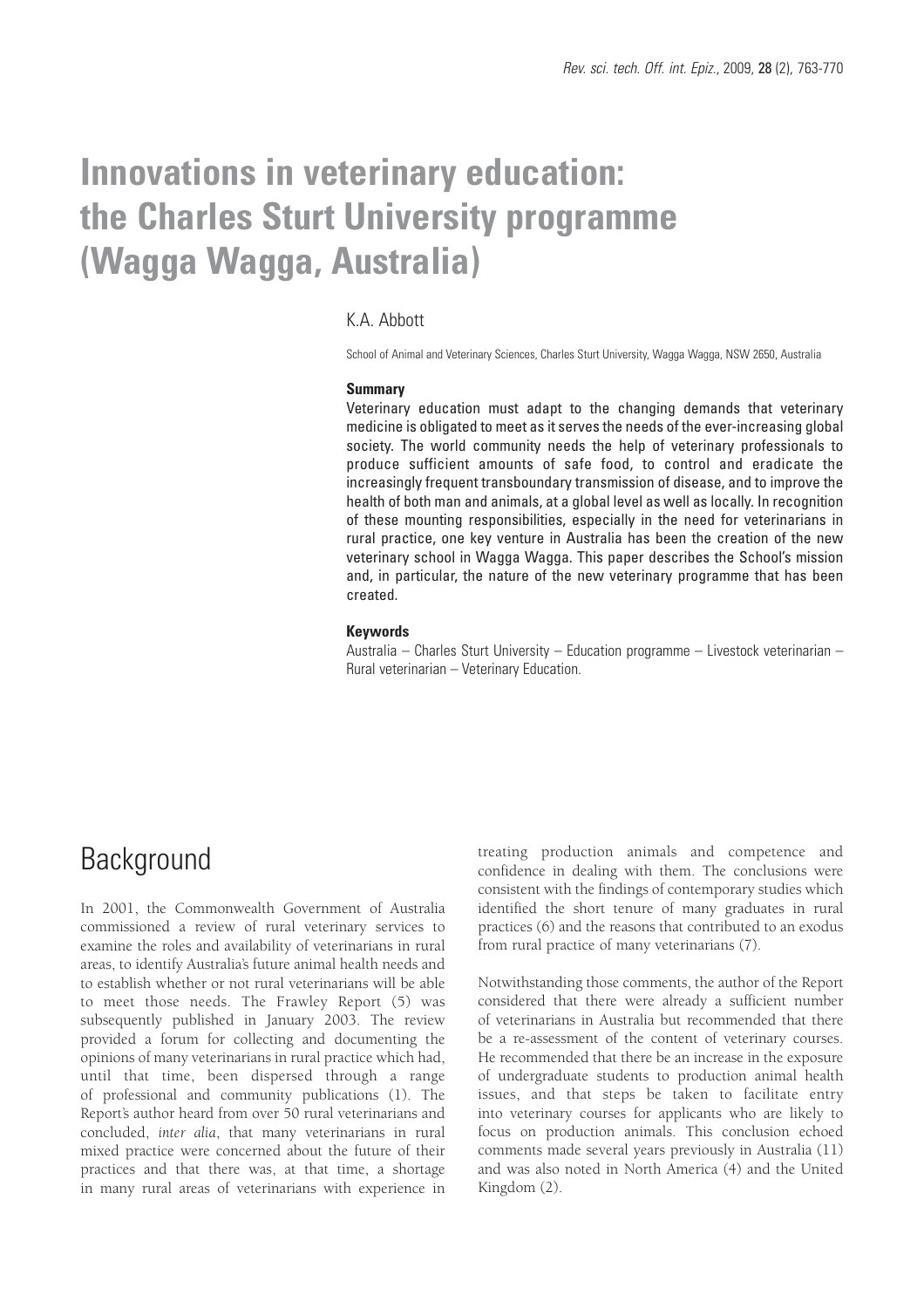This public interest in the future of veterinary education and rural veterinary services coincided with the expansion of the course profile at Charles Sturt University (CSU), a relatively new University founded on a long-established Agricultural College and with campuses in several major regional centres in New South Wales. Wagga Wagga is an inland city of 60,000 people in south-eastern Australia, mid-way between Melbourne and Sydney and approximately 450 km from each. The 1997 introduction of a Bachelor of Pharmacy degree programme, based in the Wagga Wagga campus, had proven to be an outstanding success in terms of providing professional graduates who would choose to work in pharmacies in rural centres. The University had strong evidence from this and other allied health programmes to support its claim to 'train in the country, for the country'.

Governmental approval of a veterinary course at CSU was subsequently sought and granted in December 2003. The course was to be developed with the goal of ensuring that a high proportion of the university's veterinary graduates would work in production animal practice and the livestock industries. This aim was to be achieved by offering students of rural backgrounds the opportunity to study veterinary science and by providing the undergraduates with appropriate training for their intended roles.

# Programme philosophy

An Interim Curriculum Committee worked through 2004 to develop the philosophy and policies of the new veterinary course, which were consistent with achievement of its goal. The guiding philosophy is based on the following convictions:

– rural veterinary practice has a future, although it is likely to be different from the current model. Compared to the present conditions, there may be fewer larger practices, and veterinarians in rural practice will need a different skill set to adapt to the changing needs of their livestock clients for professional services;

– the responsibilities of a veterinary school with a focus on the livestock industries must include providing enhanced training for undergraduate and postgraduate students for careers in diagnostic pathobiology, public health and biosecurity, as well as future forms of rural veterinary practice;

– educational approaches must meet the needs of graduates of the future. The expansion of global veterinary knowledge is now so rapid that the emphasis during the veterinary course must shift away from the memorisation of fact (just-in-case knowledge) towards the development of learning, analytical and clinical reasoning skills (just-intime knowledge).

Policies directed at achieving the goal of the programme include a broadening of the criteria for selection into the programme, a strong practical component and comprehensive training in areas considered important for rural practice of the future. The decision to deliver the course in a rural centre, remote from major cities but embedded in an agricultural region, was also considered fundamentally important, but was not in the scope of decisions to be made by the Interim Curriculum Committee. Of these characteristics of the CSU course, the adoption of a broad-based student selection process is possibly the most important.

The course itself is a six-year double-degree programme. Students can enter directly from secondary school (aged 17 or 18) or at any time later. The programme is divided into three phases. Phase 1 is the first two and a half years of the course and delivers the pre-clinical content with traditional lectures and practical classes. Phase 2 is two years in duration and the learning modality switches to problembased learning, supported by practical classes, intramural clinical rotations and information sessions. Phase 3 is the last one and a half years of the course, which consist principally of 10 rotations, each of three weeks duration, in a range of veterinary clinical, non-clinical and laboratory workplaces. The first students enrolled in 2005 and will graduate in 2010.

## Student selection

The designers of the CSU veterinary programme took the view that some of the factors which are likely to contribute to the low retention rates of veterinarians in rural practice are associated with the graduates' backgrounds and their life experiences; specifically:

– their knowledge of, and intrinsic interest in animal production

– their experience of establishing personally satisfying lives in rural communities

– their ability to identify with the business objectives of their clients

– their ability to communicate with their clients and their colleagues.

Consequently, a selection process was developed which requires applicants to demonstrate, through a written application and an interview, a strong natural interest in, and an understanding of, the activities that take place in animal production, and experience of one or more types of animal production systems. In addition, successful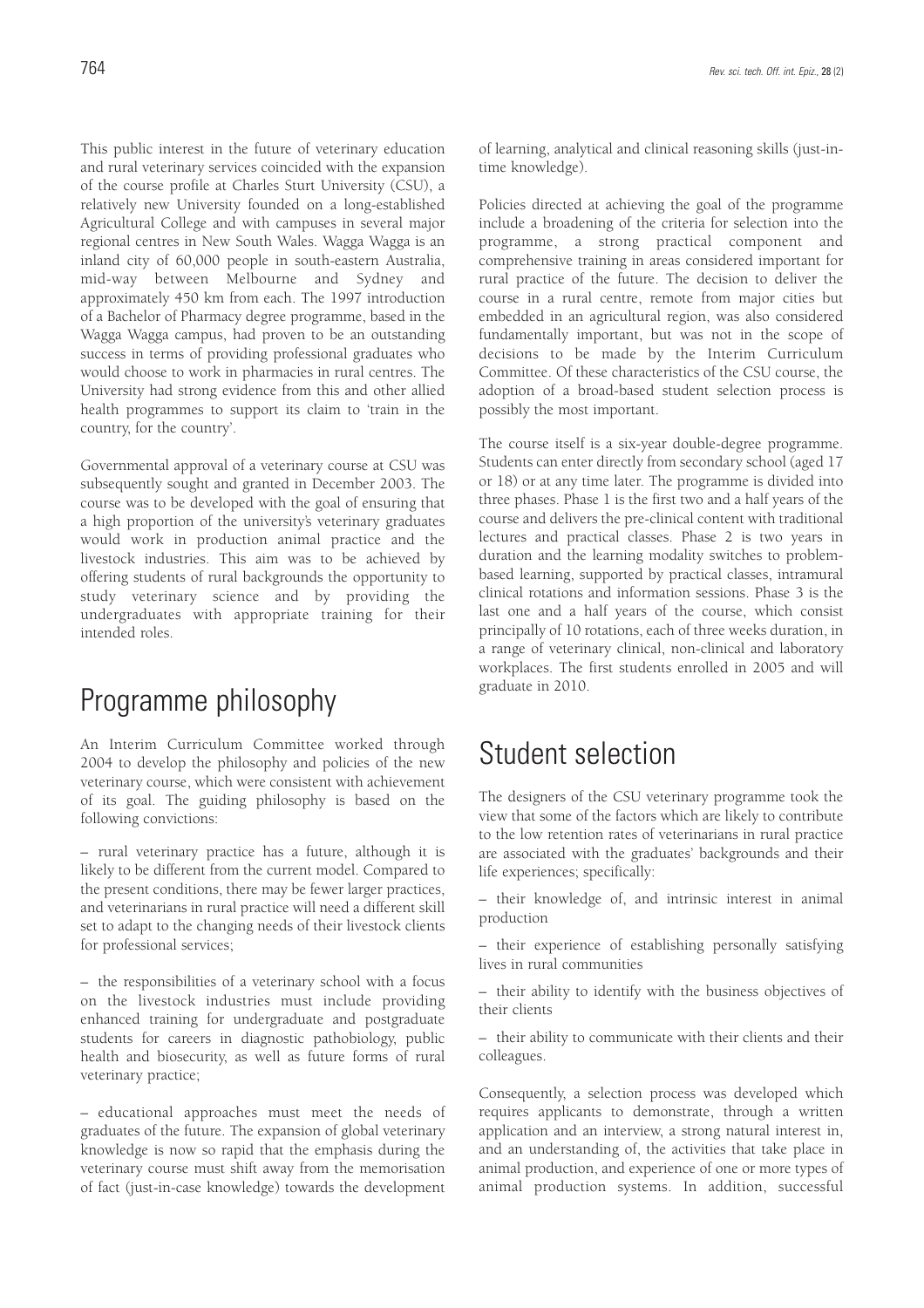applicants are expected to demonstrate that they have a realistic view of veterinary roles in animal production and public health and have an expectation that a career in veterinary science is much more than romantic images seen on television or imagined through limited interactions with their local veterinarian.

To be successful, applicants must also demonstrate that they have sufficient academic abilities to study and complete the veterinary course. While it is common for entrants into the metropolitan veterinary schools in Australia to be ranked in the top 2% of the state's student body at the end of their secondary education (or the equivalent from tertiary studies), the requirement for entrance into the CSU course is that students must fall in the top 10% of school leavers (or equivalent).

### Curriculum

#### **Development of practical skills**

There is emphasis during the course on the early development of practical skills, including animal handling and veterinary procedures commonly performed with large animals (per-rectal pregnancy diagnosis and artificial insemination of the bovine, oral examinations, dental floating and passing of a naso-gastric tube in the equine, venipuncture for blood collection in multiple species, etc.).

The early introduction of instruction in these skills was intended to stimulate learning of theoretical studies by providing a relevant practical context and to encourage students to practise off campus and to develop skills by taking opportunities that might arise while completing the rest of the course. The School's approach to animal handling instruction has been described in detail elsewhere (3). An unintended additional benefit has been that veterinarians who accept these students for clinical placements are more likely to allow the students to participate actively in some procedures because they already have some dexterity (i.e. speed) in performing them.

Students are also involved in rural veterinary practice from Year 1. While placements in practices are not considered to be 'clinical' training until the end of the third year of study, CSU students have already completed a total of 22 days in at least seven different practices before reaching that point in the course. Placements are initially of one day only (in Years 1 and 2) then five consecutive days on two occasions in Year 3. Each placement has specific, identified objectives for student learning and is followed by a de-briefing session. These pre-clinical placements are intended to develop each student's animal handling skills (particularly with small animals) and to increase their understanding of the veterinary profession, of the practice as a workplace

and a business and of the role of veterinary practitioners in their communities. They are also a powerful stimulus to on-campus learning.

#### **Development of communication skills**

The types of communication skills targeted include written skills, presentation skills and conversational skills. The latter are taught by means of training and practice, through role plays and in client consultations. The course covers the development of verbal and non-verbal communication, history taking, empathic listening, achievement of client compliance and dealing with anger, grief and ethical dilemmas. Training commences in the first year of the course and is repeated in three subsequent years, using purpose-built facilities which include a mock consulting room with a one-way glass wall for students to observe their peers and with video and audio recording and playback facilities.

#### **Development of appropriate knowledge**

The curriculum is strong in content relevant to production animal practice. The first year of the course provides clear indication of the balanced tone of the course, with epidemiology, economics, pasture agronomy and quantitative genetics set alongside the basic sciences of chemistry and biology. The course is longer, at six years, than most other veterinary courses in Australia, although three other courses in Australian Universities now (or soon will) require a total of at least six years of tertiary study before graduation. The extra length leaves more time for the study of nutrition and animal production and for the completion of a substantial project in the fourth and fifth years of the course. The project involves a study of an animal population (usually a farm) from an epidemiological and business-oriented approach.

### **Development of professional knowledge and attitudes**

Students are exposed during the curriculum to the many important roles filled by veterinarians who work in nonclinical settings. They examine the issues confronting veterinarians working in regulatory, policy development and state medicine roles and all students in the senior year have placements in non-clinical workplaces.

### **Development of problem-solving skills in a student-centred curriculum**

Development of theoretical knowledge in the second phase of the programme is achieved through a problem-based learning (PBL) curriculum. Lectures, which form the basis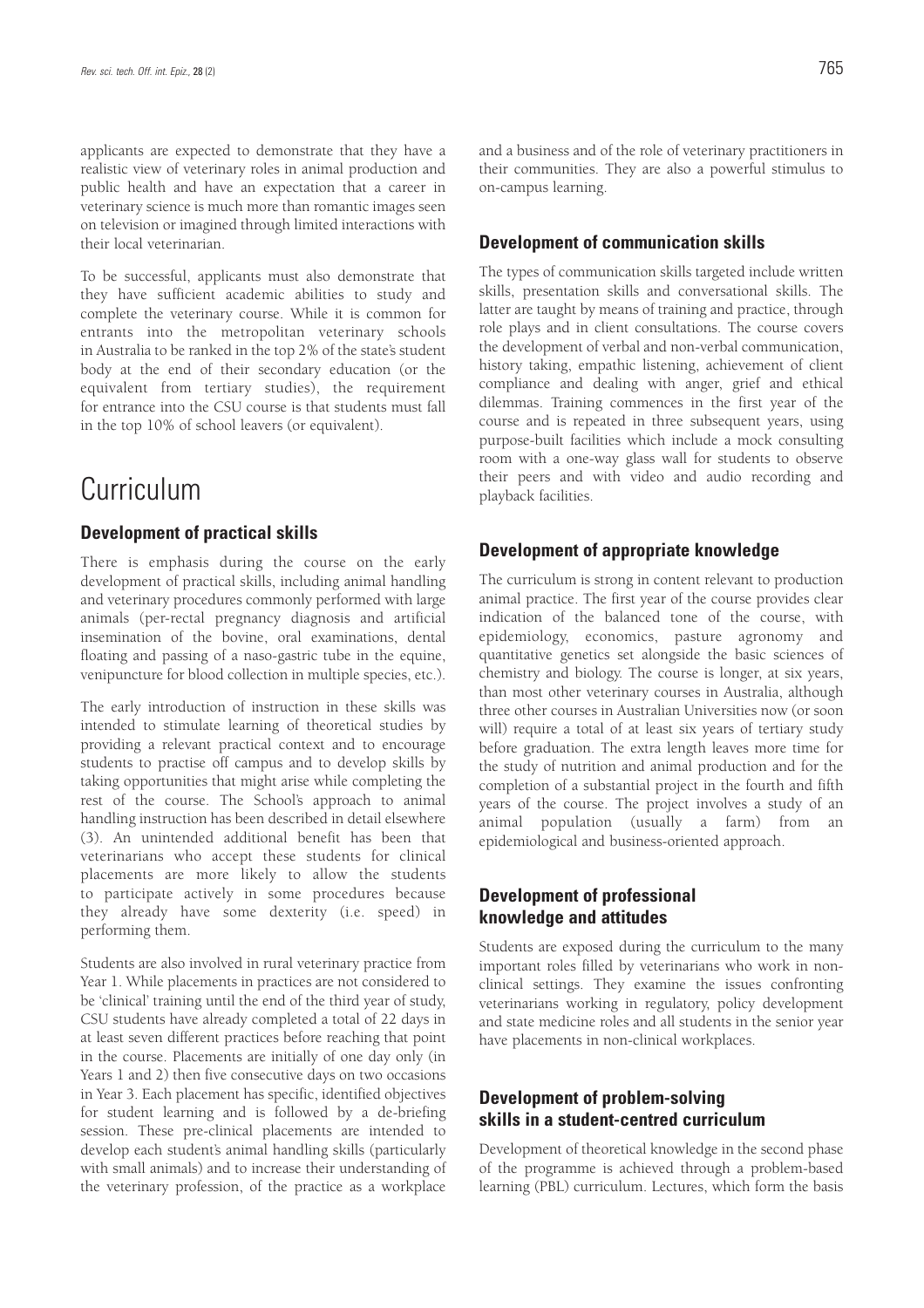for content delivery in Phase 1, are almost totally replaced by a series of 48 cases or packages delivered through stafffacilitated PBL sessions at the approximate rate of one per week. The packages are designed to facilitate learning across the para-clinical and clinical disciplines and across a range of domains related to the programme's graduate attributes. The packages are grouped under four major organisational units – Companion Animals, Farm Animals, Population Medicine, Public Health and Biosecurity. The manner in which PBL is used in the School is well aligned with the philosophy described recently by Lane (10), with the exception that the challenge of providing sufficient staff resource for facilitation is addressed by facilitating four groups of seven or eight students simultaneously. For a programme like ours with up to 60 undergraduate students in each class, facilitating in this fashion allows the PBL programme to use core academic staff for facilitation but still requires no more staff time than a traditional, lecture-based programme.

### **Workplace experiences**

The curriculum includes all of the extramural industry and clinical placements required by the accreditation bodies, plus a few more. In addition to their placements in abattoirs, diagnostic laboratories and clinical settings in the second and third phases of the course, students are required to complete 12 weeks of animal husbandry extramural studies on farms (horse, beef, dairy, sheep, pig, and poultry experiences are all required) during the first two and a half years of the course. The workplace experiences contribute to the development of important skills, knowledge and attitudes by closely involving the student in animal handling, decisions about animal health, production and food safety, and the development of interpersonal skills with members of the communities involved in animal production and veterinary services.

An important consequence of offering a veterinary programme in the centre of a large agricultural district is that students spend all semester and much of their vacation time in rural areas, retaining their familiarity with the ways in which rural communities function, and maintaining their friendships and social bonds amongst other rural dwellers. Most students seek paid employment during vacation times, and in most cases the employment is in rural centres. These experiences deepen the bond that CSU graduates will feel with rural communities on graduation and the ease with which they will establish their post-graduation lives in similar communities.

# Additional innovations

Establishment of a veterinary school in a regional centre of moderate size provides challenges which are different from those faced by schools in large cities. One of these challenges is to provide clinical training without competing for clients with existing practices. Universities may be seen as unfair competition for first-opinion practice and the likely case-load for referral practice may be too small to provide satisfactory training opportunities for students without the support of a busy firstopinion practice.

One option for CSU was to buy one or more local veterinary practices and operate them as veterinary teaching hospitals. Another option, and one which we have taken with respect to small animal practice, is to enter into an arrangement with a local practice such that the practice continues to be operated by its private enterprise owners but university clinicians and students participate in the clinical operation. There is a clear separation of the business operation from the clinical training. The University is not involved in the business, and is therefore not responsible for the employment of associates, nurses and other staff, or for purchasing and drug sales, duty rosters or after-hours services (except as participants when it is educationally useful to do so). CSU clinicians are not expected to meet any income generating targets on behalf of the practice, so have significant freedom in the way in which they may choose to allocate time to any one particular case or case discussion. The benefit for the owners of the clinic is the access that is provided to the special interests and knowledge of the university clinicians and their contribution to an overt intellectual culture in the practice, which also makes the practice a particularly attractive option for early career veterinarians.

Interestingly, the location of the veterinary programme in a regional centre is proving to be of advantage in attracting a referral base which is relevant to undergraduate training. While in the developmental stages it was expected that equine and small animal referrals would be low in number, that is proving not to be the case. Furthermore, with no private enterprise specialist centres within 200 km, referrals to the School's teaching hospitals from within the region are generally the types of cases which are commonly referred or managed without referral in some metropolitan practices. Such cases make excellent cases for clinical instruction and the development of clinical reasoning skills in undergraduates. In fact, it may be that the balance of first-opinion and secondary referrals provided to our students is of greater relevance for undergraduate instruction than the predominantly high-level referrals seen at metropolitan veterinary schools.

## Research training

Training in research methodology is fundamental to sound training in any field of science. The CSU School has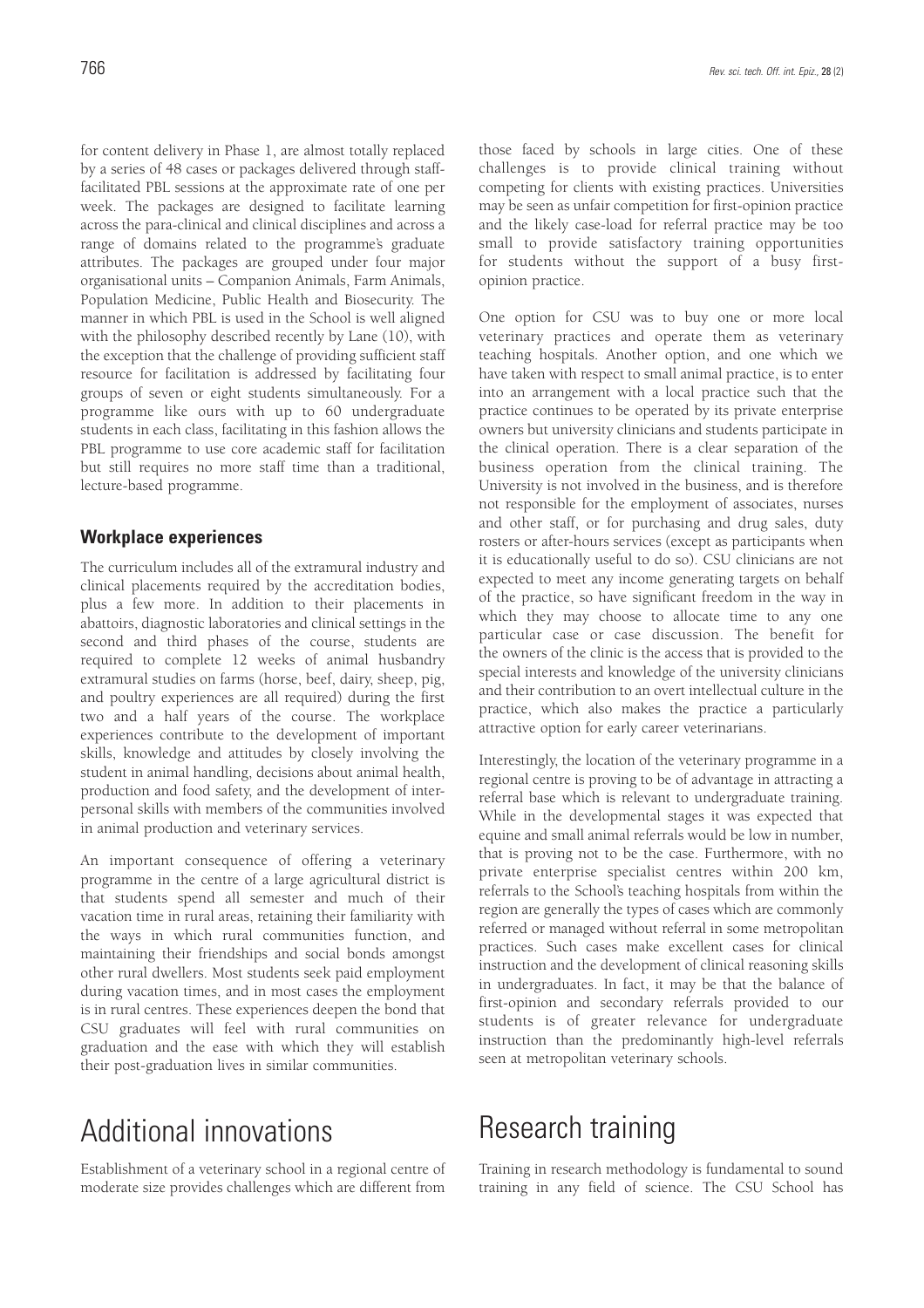developed an integrated Honours programme which is offered to those students who complete the first four years of the course with high academic grades. The research project which contributes to the award of Honours is completed in the second half of the fifth year, or the first half of the sixth year. The research project takes the place of two of the ten Phase 3 clinical rotations which are undertaken by students completing the Pass degree (without Honours) in the last year of the programme. The research programme follows closely on from a period of training in research methods completed by all students and is part of a theme of developing research method awareness which runs throughout the curriculum. It is anticipated that about one third of all students will be eligible for, and elect to complete, an Honours project. It is intended that the research projects will encourage some graduates to enrol in PhD programmes soon after graduation – although we recognise that veterinary graduates usually prefer to initially enter practice rather than research programmes.

# **Challenges**

The siting of a veterinary programme in a region that is a long way from a metropolitan centre may bring advantages for the life experiences of the undergraduates and exposure to production animal practice, but it also brings the challenge of attracting specialist academic and technical staff, particularly in a country as highly urbanised as Australia. This is clearly the case for veterinary specialists in disciplines which service predominantly companion animals and who require high population densities to support their practices.

Our approach has been to consider carefully the desired contribution of each of the specialist disciplines to the core curriculum of the programme. Not every specialist discipline needs to be represented amongst the staff of an undergraduate programme. In the case of those disciplines for which staff representation is deemed to be essential, all efforts are made to recruit specialists onto staff or to bring specialists into the programme for periods of contracted teaching.

In the case of specialist disciplines for which a full-time appointment is not considered essential, relationships with specialist centres or teaching hospitals in other schools in metropolitan areas can be made such that students receive appropriate experience and instruction while on clinical rotation.

### **Results**

The first students commenced study in the veterinary programme in 2005 and are currently in Year 5. A survey of those students and of Australian resident students entering the established programme at the University of Sydney was conducted in early 2005 (8). The student groups were significantly different in a number of criteria reflecting their backgrounds and life experiences. More CSU students than Sydney students had grown up on farms or in country towns (79% vs 17%); more CSU students had been solely or partly responsible for more than five farm animals (67% vs 10%), more than five horses (36% vs 15%) and more than five dogs or cats (40% vs 22%).

Students entering the veterinary programme at the University of Sydney had, on average, a higher score from their secondary school studies and the average educational level of their parents was higher than those from CSU.

Students were asked to predict the type of work they would wish to perform after graduation. The two student groups stated similar levels of interest in working with horses, but 9% of Sydney students and 69% of CSU students expected to work in a practice seeing substantial numbers of cattle or sheep in their first year. With respect to working in small animal practice, 42% of Sydney students but no CSU students expressed an intention to do so.

It is likely that the expressed views of the CSU commencing students were influenced by the stated objectives of the course, which indicated that the training would be more directed to farm animal practice than small animal practice. It is interesting therefore to note the answers given by the same cohort of CSU students when asked in 2008 to select an option for a final year elective rotation. Options included spending an additional placement in an equine, dairy or small animal practice, or completing a placement in a livestock industry consulting practice (dairy, sheep, pig or aquaculture). The number of choices varied between Honours (1 choice) and Passdegree (2 choices) students, but there were in total 42 choices made by the 30 students in the class. Only two students (5% of choices) elected additional small animal practice; 31% of choices were for livestock consulting practice; 29% were for a reproduction (mixed species) rotation; 14% were for additional dairy placements; and 10% for additional equine placements. The reader could justifiably wonder if there has simply been inadequate experience of small animal practice during the course. We contend that this is not the case – the small animal curriculum meets accreditation standards – but it remains to be seen if this preference for practice work with large animal species is continued after graduation. The study of undergraduate preferences and interests, and of graduate destinations, will continue.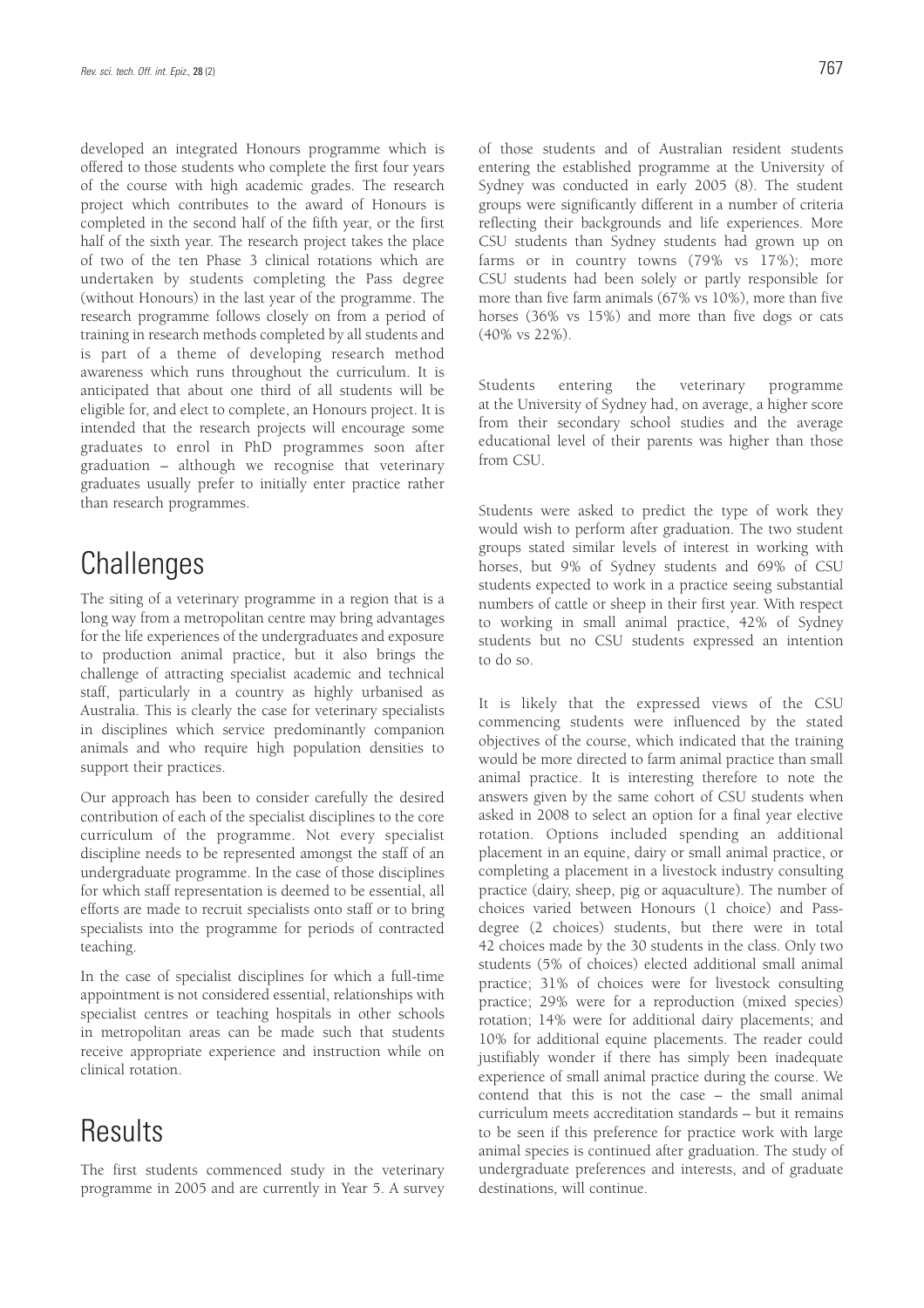#### **Feedback from practitioners**

Students now entering the senior years of the course have completed part of their clinical extramural studies in veterinary practices in Australia and overseas. Feedback from practitioners who have hosted students has been strongly positive, with frequent mention of the relatively strong communication skills and animal handling skills of the CSU students. While the data are uncontrolled, most practitioners involved have experience of students from other schools, which has lent some weight to the value of the comments.

### Discussion

Many new veterinary graduates in Australia enter rural practice but most of them leave and take up positions in metropolitan centres within the first five years of employment (9). Many factors contribute to the decisions of early career veterinarians to leave rural practice and undoubtedly some of these factors are related to low incomes and long work hours – factors which are largely (but not entirely) unrelated to the quality or nature of the education the graduates receive in veterinary school.

The development of the CSU veterinary programme has sought to address the difficulties of rural practitioners in attracting and retaining veterinarians. The School recognises that the difficulties in attracting veterinarians apply to positions with companion animals as well as farm animals and that companion animal practice is of very significant financial importance in most rural practices.

The approach the School has taken is untested but logical. Most students entering veterinary schools in Australia before 2005 were from urban backgrounds and many of those who were of rural background had attended metropolitan schools as resident students (6, 8). Selection criteria were dominated by the academic achievement of the students at secondary school or university study in other courses. The notion of selecting a more diversified student group, with broader interests, including a positive disposition towards farm animals and a rural lifestyle, based on experience, seemed compelling to many concerned about the decline in student interest in production animals and was one recommendation from the Frawley Review (5).

The curricular innovations at CSU are also untested but there is good evidence that experience and confidence with large animals – both handling them and relating to their owners – will encourage graduates to enter rural practice and gain professional satisfaction from it (6). The same view (that acquisition of animal-handling skills influences career choice) was recently expressed by students from a metropolitan-based veterinary school (12).

The development of non-technical skills – communication and business skills particularly – and the ability to adapt to rural life are also key aims of the CSU veterinary programme. These two traits were identified, in a survey of rural practitioners, as the most important qualities for a veterinarian in rural practice (7).

It remains to be seen what the outcome of the approach taken at CSU will be, but early indications are that the student body is significantly different in background, interests and career plans from those at other Australian universities. Experience of the outcomes of the programme and knowledge of the graduates' careers over the next 5, 10 and 20 years will provide compelling information for the profession as it deals with the challenges of adapting to the needs of society in the 21st Century.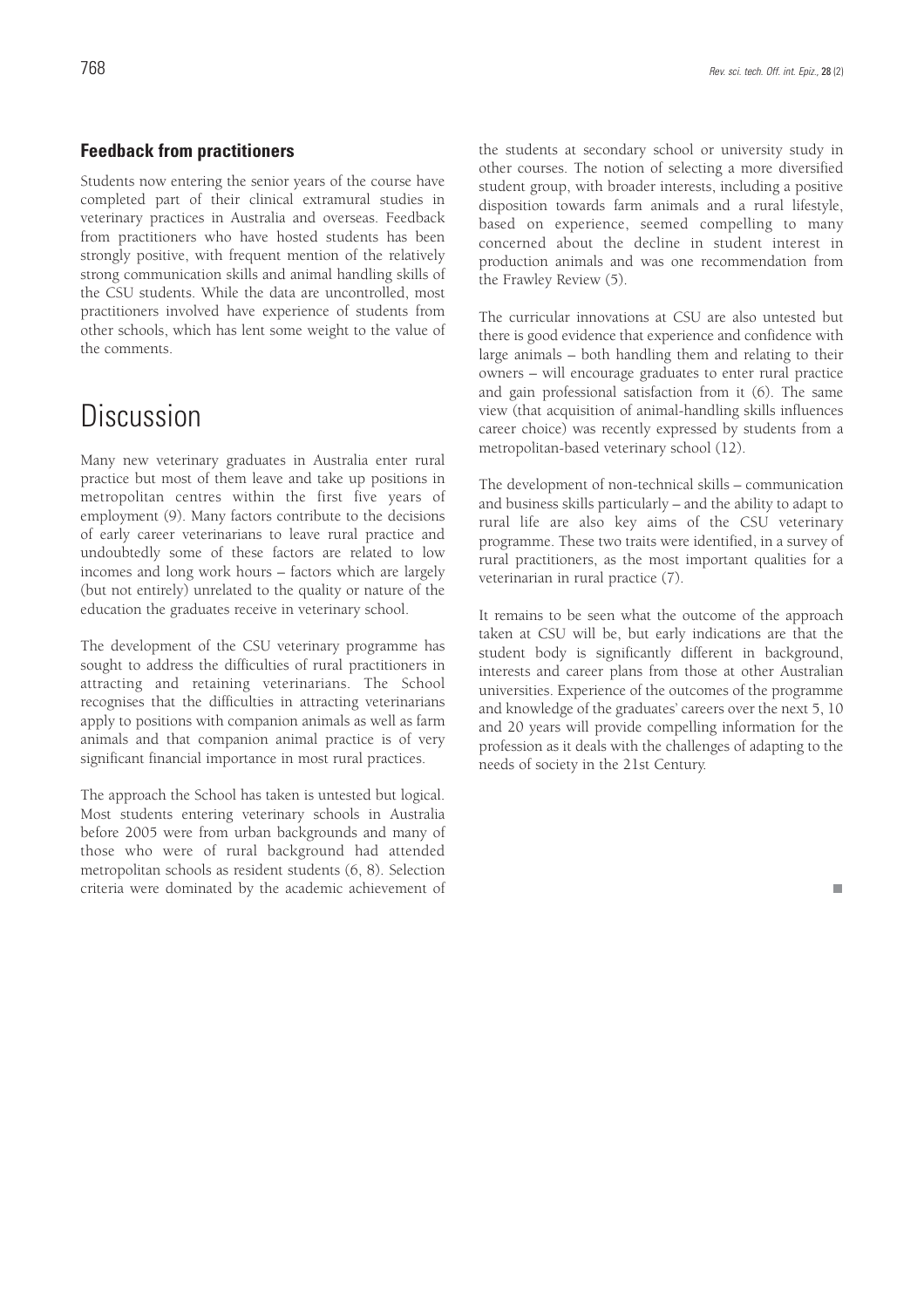# **Les innovations dans l'enseignement vétérinaire : le programme de l'Université Charles Sturt (Wagga Wagga, Australie)**

### K.A. Abbott

#### **Résumé**

L'enseignement vétérinaire doit s'adapter aux mutations croissantes que la mondialisation de la société impose à la médecine vétérinaire, laquelle doit désormais satisfaire à de nouvelles exigences. Les principales questions auxquels les futurs vétérinaires devront faire face concernent la nécessité de produire des denrées alimentaires exemptes de risque et en quantité suffisante, la maîtrise et l'éradication de maladies dont la transmission transfrontalière s'avère de plus en plus fréquente, et la mise en place d'orientations permettant d'améliorer la santé animale et la santé publique au plan local aussi bien que mondial. L'une des initiatives majeures entreprises en Australie pour développer les compétences requises par cette évolution, en particulier dans le cadre actuel de pénurie de vétérinaires d'exercice rural, a été la création de la nouvelle Faculté de médecine vétérinaire à Wagga Wagga. L'auteur décrit cette initiative et présente le contenu du nouveau programme d'enseignement vétérinaire créé à cet effet.

#### **Mots-clés**

Australie – Enseignement vétérinaire – Programme d'enseignement – Université Charles Sturt – Vétérinaire d'exercice rural – Vétérinaire pour les animaux de rente. r.

**Innovaciones en la formación veterinaria: el plan de estudios de la Universidad Charles Sturt (Wagga Wagga, Australia)**

### K.A. Abbott

#### **Resumen**

Los veterinarios atienden las exigencias de una sociedad cada vez más mundializada; por consiguiente, su formación debe adaptarse a sus cambiantes exigencias. Se trata, en particular, de producir cantidades suficientes de alimentos inocuos; de contener y erradicar la creciente propagación de enfermedades a través de las fronteras, así como de prestar asesoramiento para mejorar la salud pública y la sanidad animal, tanto a escala mundial, como local. Los planes de estudios de la nueva escuela veterinaria creada en Wagga Wagga, Australia, contemplan esas crecientes responsabilidades y, en particular, la necesidad de formar veterinarios que ejerzan en zonas rurales. En este artículo se presentan los objetivos y, en particular, las características del nuevo plan de estudios de medicina veterinaria de esa institución.

#### **Palabras clave**

Australia – Formación veterinaria – Plan de estudios – Universidad Charles Sturt – Veterinario de animales de granja – Veterinario rural. $\blacksquare$